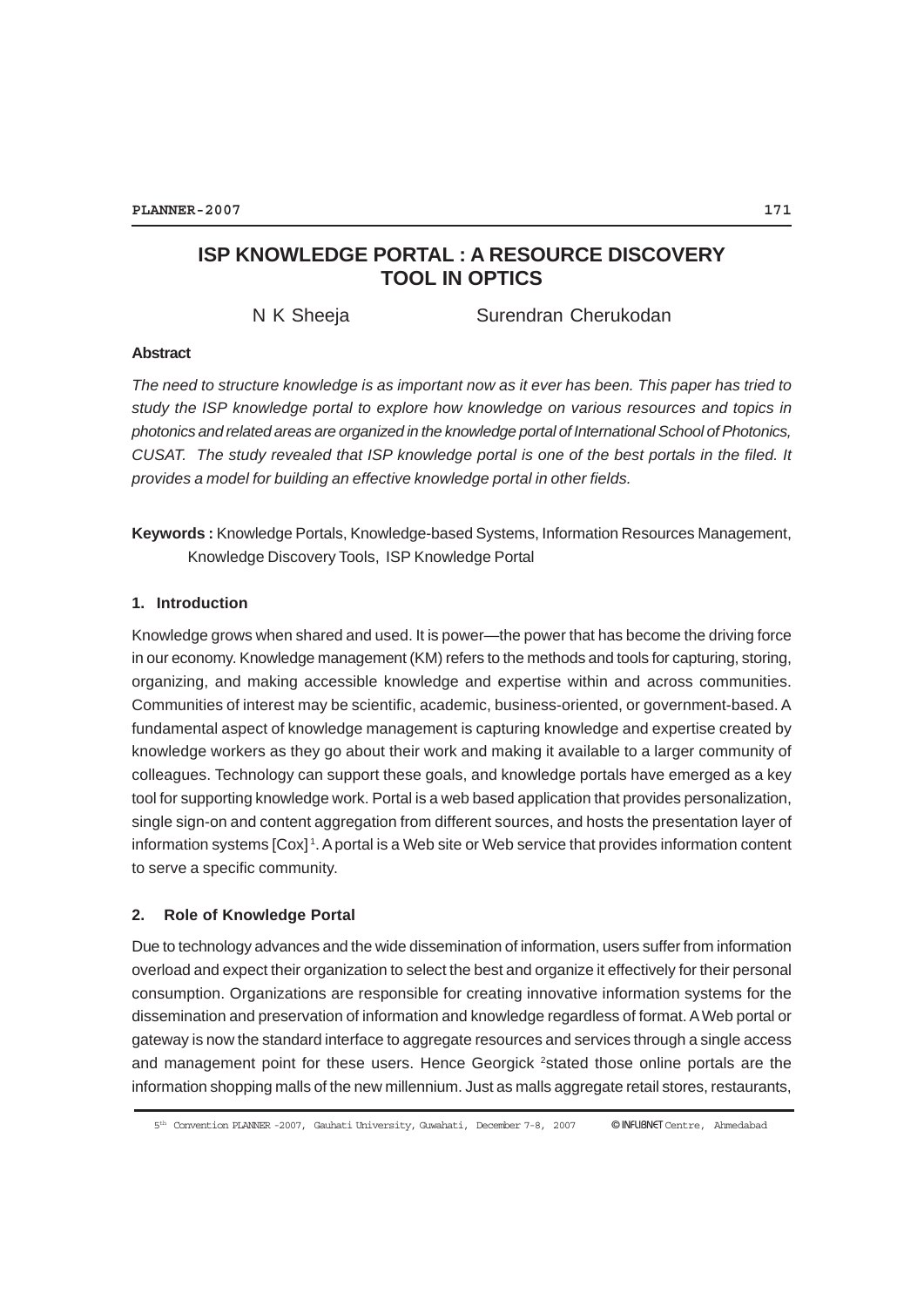theaters and other services for consumers, portals group and organize electronic resources for Internet users. Portals started as applications, typically Web-based, providing a single point of access to distributed on-line information, such as documents resulting from a search, news channels, and links to specialized Web sites. To facilitate access to large accumulations of information, portals quickly evolved to include advanced search capabilities and organizing schemes, such as taxonomies. Typically knowledge portals are single-point-access software systems intended to provide easy and timely access to information and to support communities of knowledge workers who share common goals. Knowledge portals play in supporting knowledge work tasks and the component technologies embedded in portals, such as the gathering of distributed document information, indexing and text search, and categorization [Ravin, and Byrd]<sup>3</sup>.

#### **3. Characteristics of Knowledge Portal**

One of the many useful applications of the Web is Web portals, often referred to simply as portals. The portals started from the idea that it would help users if services from a variety of sources could be gathered together and presented to them in a single place. A universal aspect of Web portals, however, is that they allow individuals to receive news, find and talk to one another, build a community, and find links to other Web resources of common interest*.*

A portal typically contains following:

- · Intuitive and customizable web interface
- Personalized content presentation
- **Security**
- · Communication and collaboration

In order for a portal to be successful, write Karvounarakis *et al*. 4 , ''it must be a starting place for locating interesting content. Typically this content is submitted by members of the community, who often index it under some subtopic. Another means of collecting content relies on the content providers tagging the content with information that can be used in syndicating it''.

A portal must contain a user oriented and interactive service, quality and pertinence of contents, a platform for collecting, preserving, creating, mining, sharing and utilizing multilingual information.

#### **4. ISP Knowledge Portal**

Today, in most organizations, large and small, there is strong interest in identifying optimal strategies to leverage the intellectual capital of the organization's workforce. The International School of Photonics (ISP), Cochin University of Science and Technology, came in to existence in 1995 by restructuring and delinking the laser laboratories along with the faculty members of the laser group from the Department of Physics. Manpower development and establishment of research activities in photonics and related fields are the major objectives of ISP. The School has one of the best laser laboratories in the country. Research areas span from fundamental to applied fields in photonics and related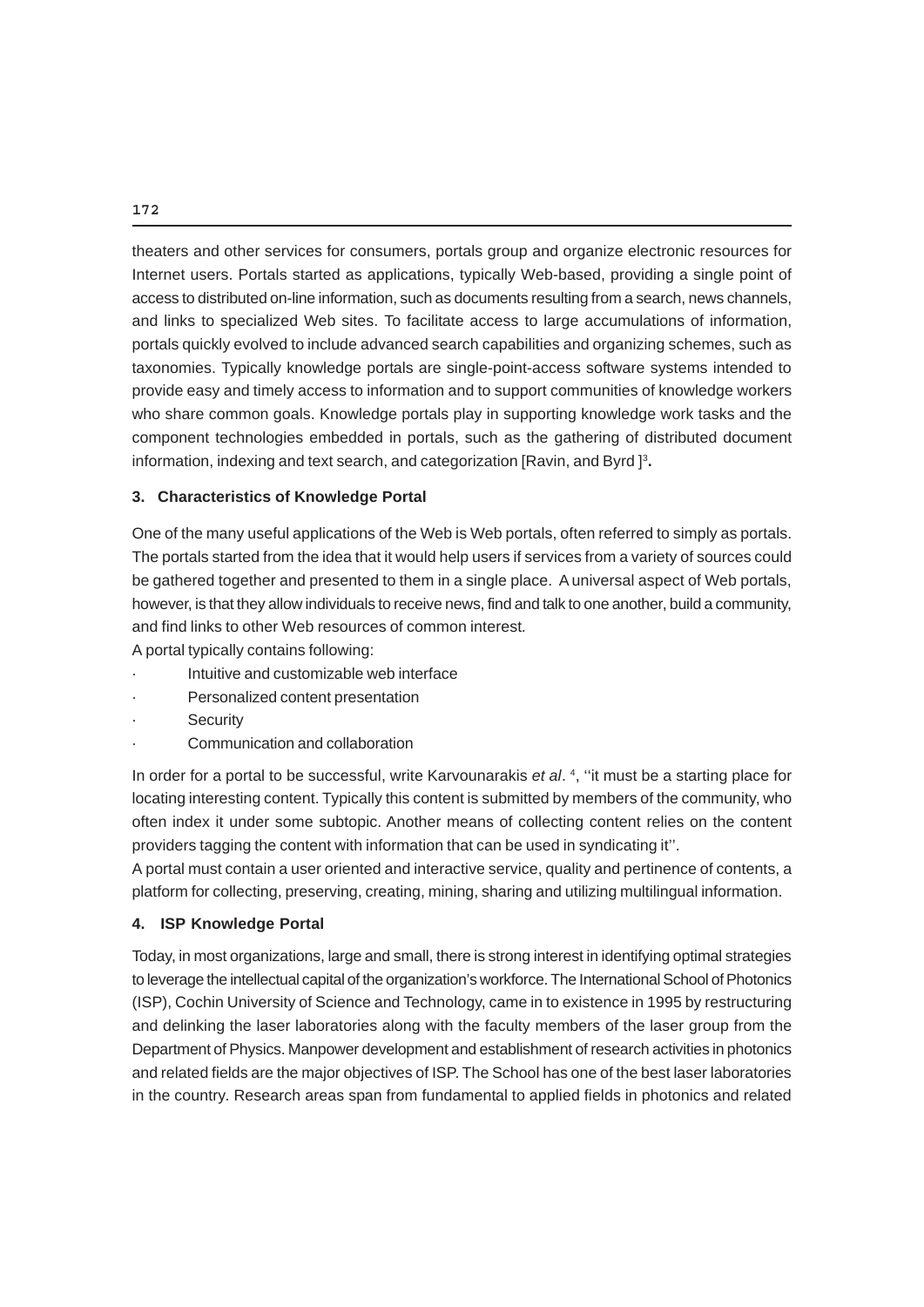areas. At present ISP has collaborative research activities with various institutions in India and abroad.

#### **4.1 ISP Knowledge Portal Home page**

ISP Knowledge Portal contains extensive lists of links to various resources that may be useful to people working in photonics and related fields. These resources are arranged in 20 categories. This web site is a winner of the Golden Web Award 2003 – 2004. It is a high-level directory of optics data and information related web sites. Its objective is to help scientists and other laser optics experts in locating such data & information.



Fig.1 Screen shot of a Knowledge Portal of ISP (http://www.photonics.cusat.edu/knowledge%20portal.htm)

ISP knowledge portal provides photonics experts a technologi cal opportunity to create a webbased information environment. This can be used as a forum to share information, disseminate information or discuss issues related to the optics and laser technology.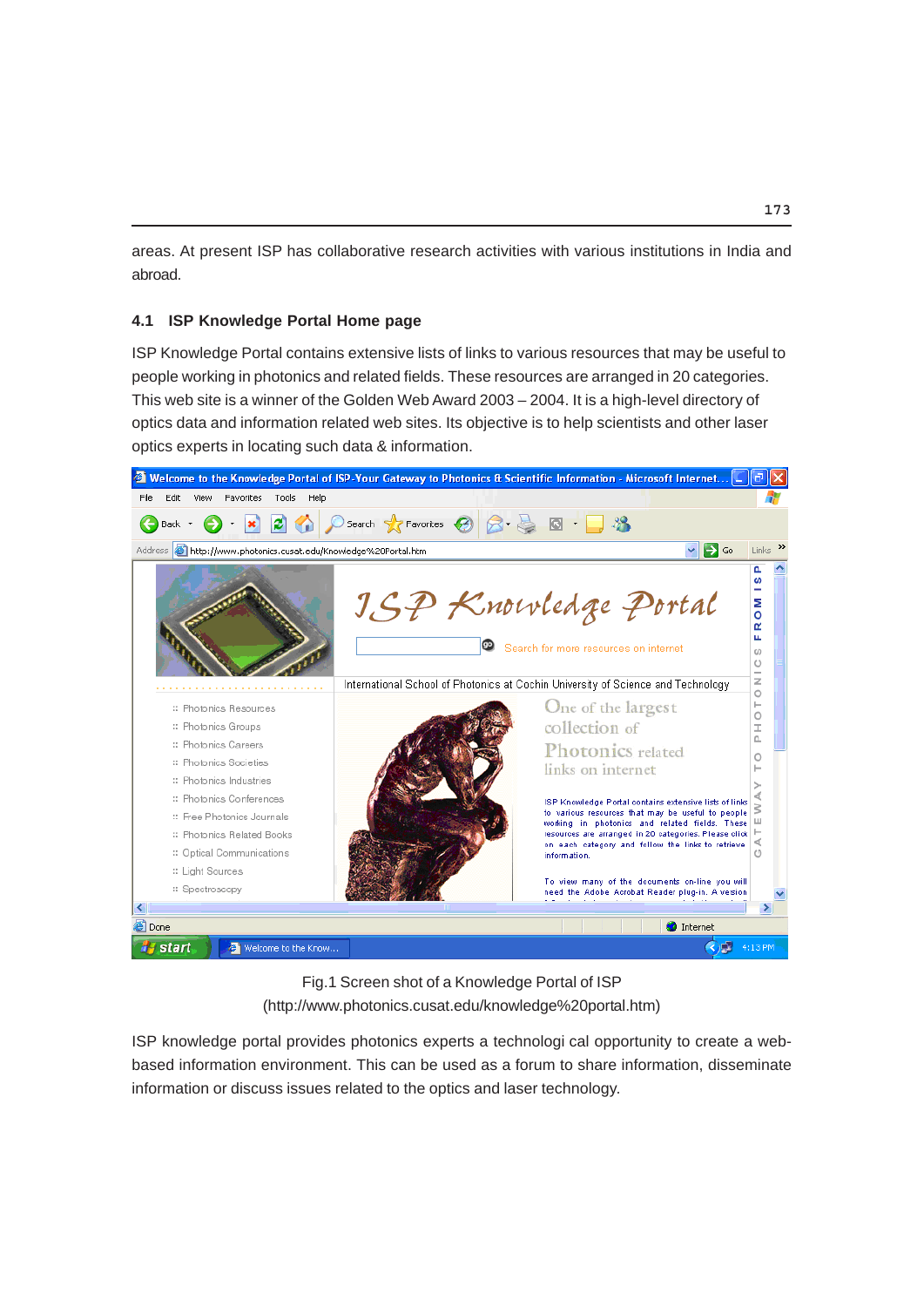### **4.2 Features of ISP Knowledge Portal**

ISP Knowledge Portal offers various resources useful to students, research scholars and common people who are working in photonics and related fields. The ISP knowledge portal enables users to browse through 20 categories of resources arranged in a systematic way to search the content.

### **4.2.1 Photonics Resources**

Under Photonics Resources category information regarding the education facilities in Optics and related subjects, lots of learning resource links included like:-

OpticsEducation.org-Directory of degree programmes in optics (http://www.opticseducation.org/)

Opticsnotes.com-An index of optics and photonics resources (http://www.opticseducation.org/)

Online optical library with lot of links from optics2000.com (http://www.optics2001.com/)

SPIE's gateway to photonics: Virtual library for optical science and Engineering (http://spie.org/ x4942.xml)

## **4.2.2 Photonics Groups**

Besides links to a number of Optics related groups, it gives a list of International and national laser and photonics laboratories.

### **4.2.3 Photonics Carriers**

The Careers available for Photonics aspirants is provided under the following links. http:// www.photonicsjobs.com/index.cfm,

http://opticsjobs.com/,

http://www.photonicsemployment.com/,

http://www.optics.org/employment/.

 Along with the carrier links the websites provides links that give information on how to prepare for different jobs.

## **4.2.4 Photonics Related Books**

Publisher wise list of Photonics related books were arranged giving information like ISSN number, title, year of publication, author and price. Books on Photonics available in amzone.com are also available in ISP knowledge portal.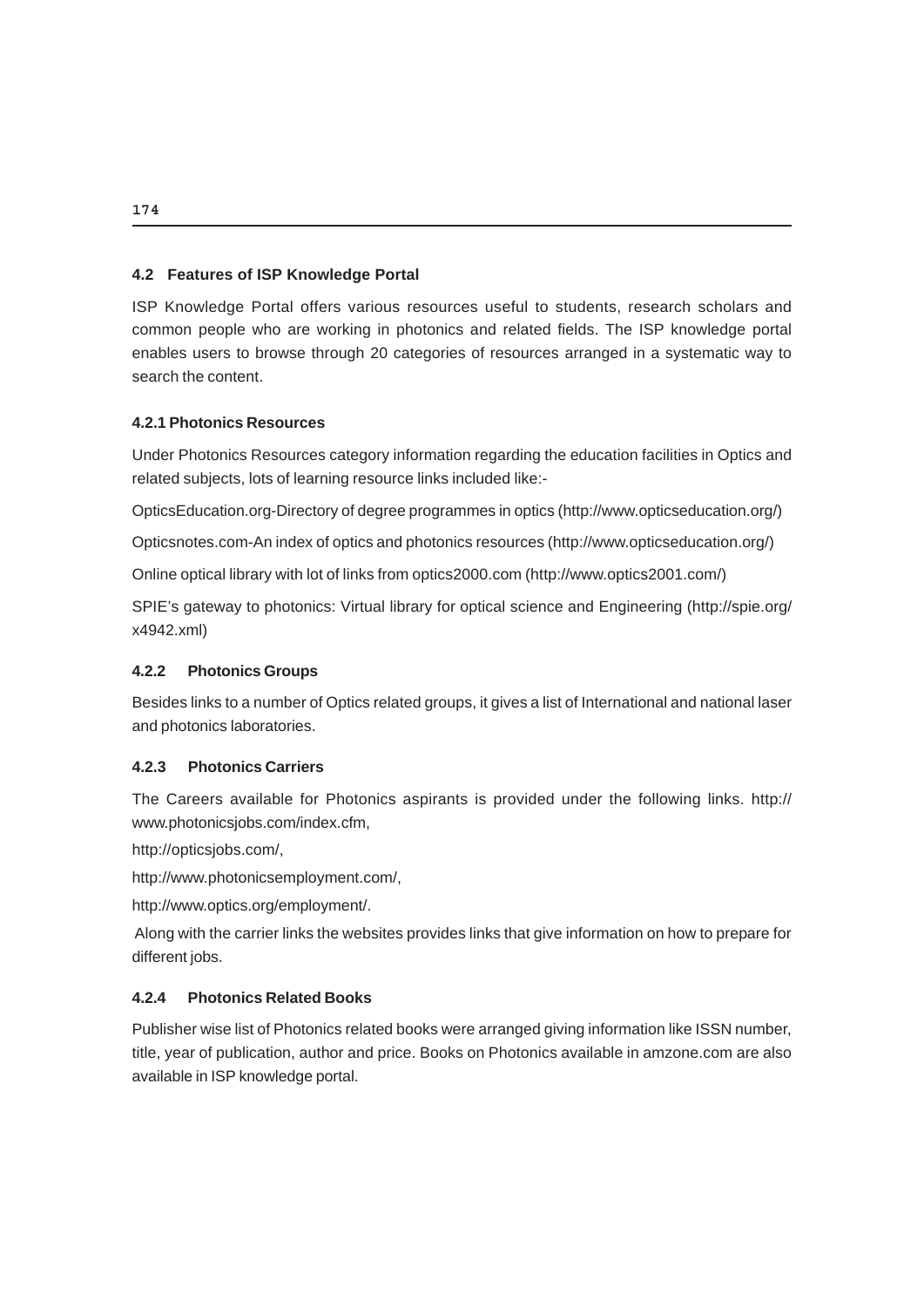### **4.2. 5 Photonics Free Journals**

Links are provided to major publisher wise journals and news letters related to optics and photonics. Eg. ISI journal titles, American Institute of Physics journals, Institute of Physics journals, American Physical Society journals, IEEE journals, Academic press journals, SPIE journals and Elsevier Science journals.

## **4.2.6. Libraries and Archives**

ISP knowledge portal also offers links to major libraries, archives, and information centres like:-

 INFLIBNET (http//web.inflibnet.ac.in) The internet public library (http://www.ipl.org/) The Australian libraries gateway (http://www.nla.gov.au/libraries/) E-Library: online books (http://onlinebooks.library.upenn.edu/webbin/book/subjectstart?Q) Electronic journal delivery service from ICTP (http://www.ictp.trieste.it/ejournals/) Gateway to Europe's National Libraries (http://www.theeuropeanlibrary.org/portal/index.html)

## **4.2.7. Conference Calendar**

Links are offered to national and international conferences in optics and related fields. The links are also directing the users to past conferences held on ISP.

## **4.2.8. Just For Students**

Under this heading resources about writing a PhD Thesis - Guidelines Poster Presentation Tips for Scientific Writing, Guidelines for Oral Presentation, Science and Technology Quotations Search Engine List, Online Translation and Language Support, Computer and Software Tables, and Calculators and Converters are provided.

## **4. 3. Other Interesting Features**

Websites related to science related topics like scientific American-explore, Nobel e-museum, and Albert Einstein archives are given. List of higher education institutions and scholarships like Netherlands international scholarships, Nuffic gateway to higher education, Fulbright scholarships, ADS scholarships are also provided.

The portal is enriched with thesis Collections of INFLIBNET-Indian theses database, Thesis and dissertations from ETD, Digital library of MIT theses, UNSW theses, collection, Dissertations Abstract, Optical communication and Spectroscopy resources resources of Wavelength Division Multiplexing (WDM) , Optical Networking from IBM, Optical Networking Tutorials IR spectroscopy tutorial from US environmental protection agency, Ultraviolet and visible absorption spectroscopy